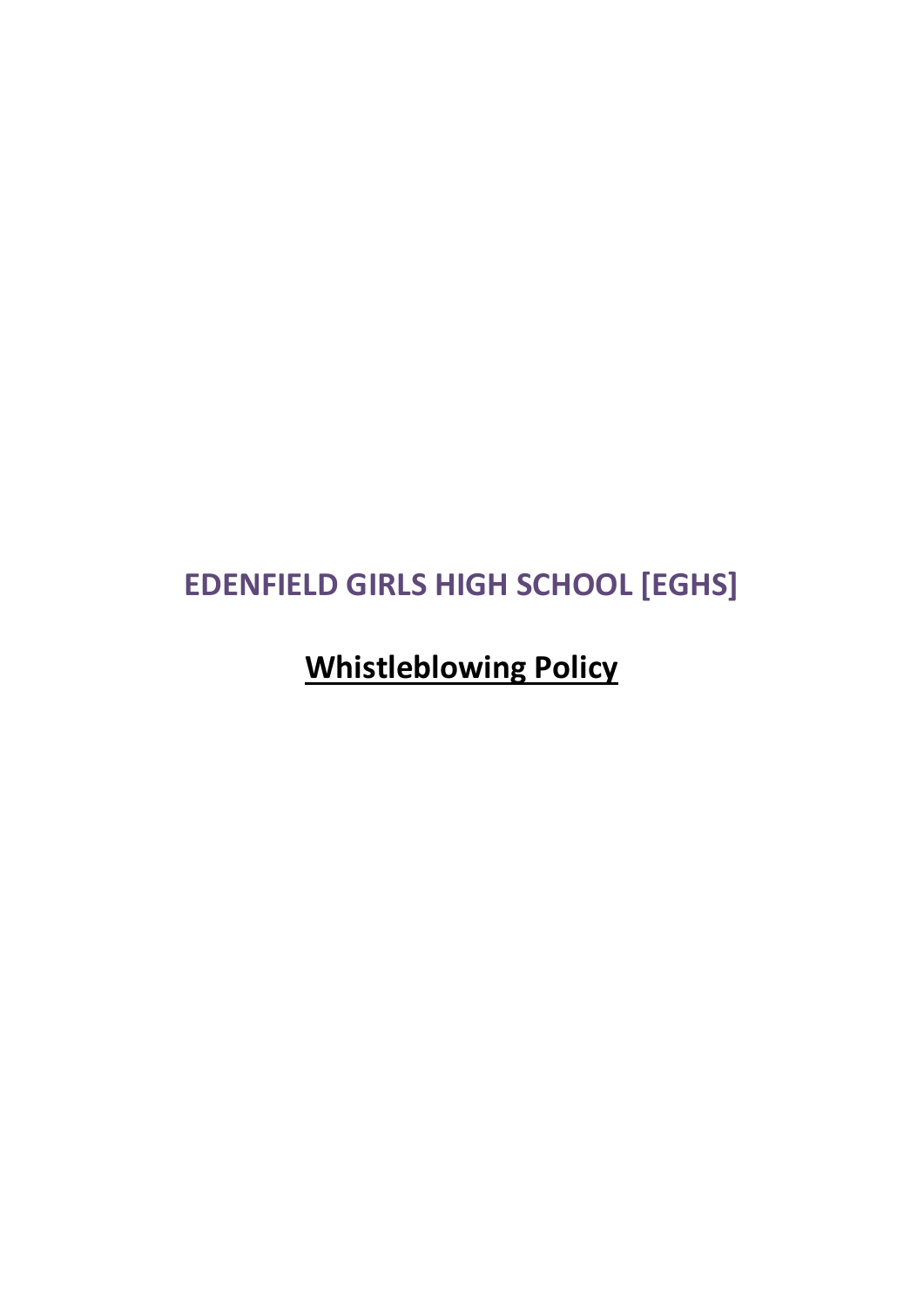## **Introduction**

EGHS is committed to conducting its business with honesty and integrity, and expects all staff to maintain high standards in accordance with their contractual obligations and the School's policies and procedures.

However, all organisations face the risk of things going wrong from time to time, or of unknowingly harbouring illegal or unethical conduct. A culture of openness and accountability is essential in order to prevent such situations occurring or to address them when they do occur.

This procedure is not a substitute for normal line management processes but an addition to them. Staff should always first consider using normal line management for raising concerns. This procedure is only for the purpose of raising concerns about wrongdoing and is not a substitute or alternative for existing procedures such as the Grievance, Disciplinary Procedures for staff or the complaints procedure.

This procedure should only be used where all other existing internal procedures are felt to be inappropriate or when a member of staff, for whatever reason, feels inhibited in going through the normal line management. As an example, therefore, if a member of staff has a personal grievance then it must be raised through the grievance procedure; it would not be appropriate for it to be raised through this procedure. The existence of this procedure does not prevent staff from raising concerns through their trade union if they so wish. The procedure is therefore not a route through which employees can raise concerns about mismanagement which may arise from weak management rather than malpractice.

# **Aims of Policy**

- To encourage staff to report suspected wrongdoing as soon as possible, in the knowledge that their concerns will be taken seriously and investigated as appropriate, and that their confidentiality will be respected;
- To provide staff with guidance as to how to raise those concerns;
- To reassure staff that they should be able to raise genuine concerns in good faith without fear of reprisals, even if they turn out to be amistaken.

This policy takes account of the Whistleblowing Arrangements Code of Practice issued by the British Standards Institute and Public Concern at Work.

This policy does not form part of an employee's contract of employment and is not intended to have contractual effect. It is provided for guidance to all members of staff at the School and the School reserves the right to amend its content at any time.

This Policy reflects the School's current practices and applies to all individuals working at all levels of the organisation, including the Trustees, Head Teacher, members of the Senior Leadership Team, employees, consultants, contractors, trainees, part-time and fixed-term workers, casual and agency staff (collectively referred to as "Staff" in this policy) who are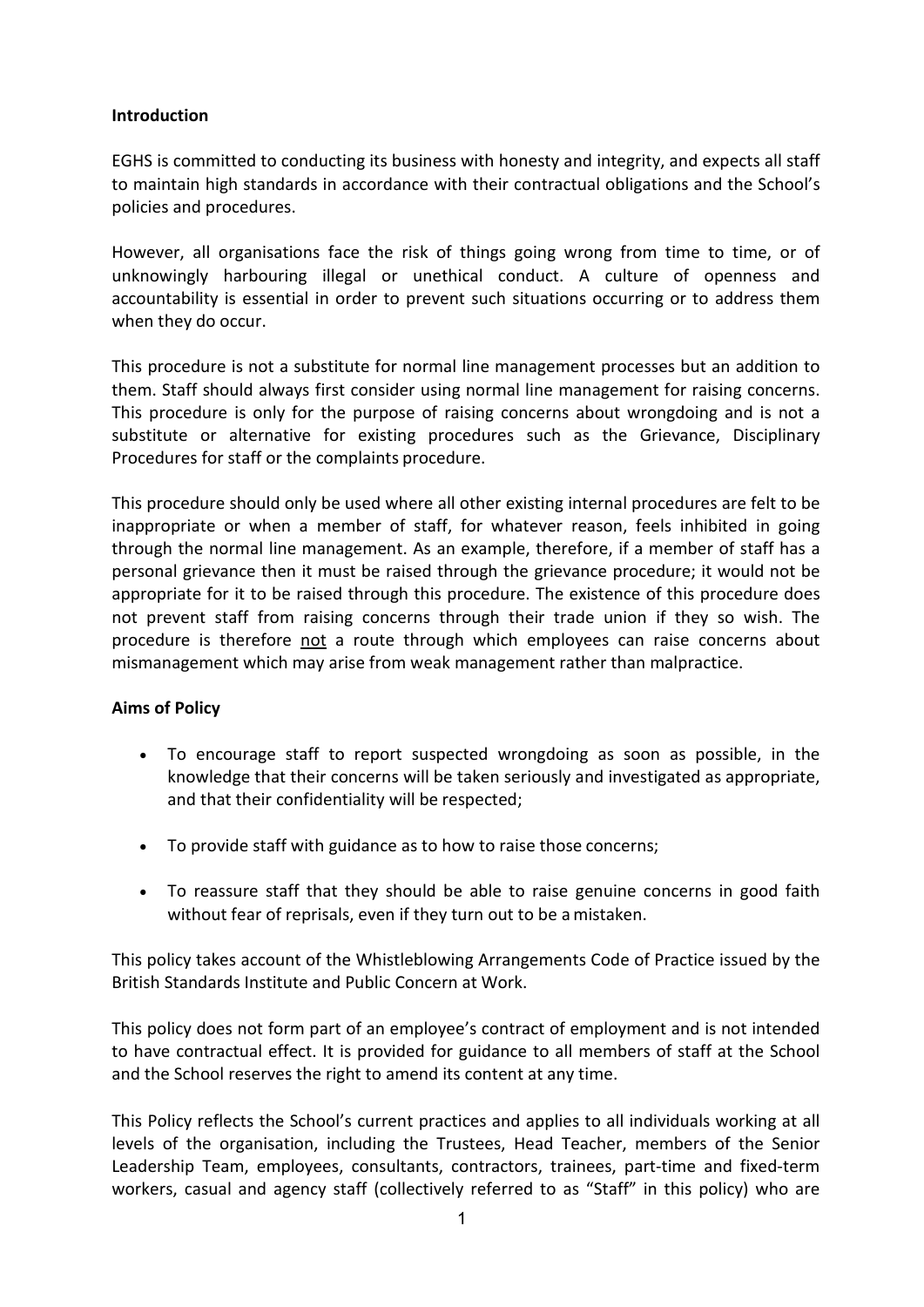advised to familiarise themselves with its content.

## **What is whistleblowing?**

Whistleblowing is the disclosure of information which relates to suspected wrongdoing or dangers at work. This may include:

- Criminal activity;
- Child protection and/or safeguarding concerns; \* see note at the end of this policy
- Miscarriages of justice
- Danger to health and safety;
- Damage to the environment;
- Failure to comply with any legal or professional obligation orregulatory requirements;
- Financial fraud or mismanagement;
- Negligence;
- Breach of the school's internal policies and procedures including its code of conduct;
- Conduct likely to damage the school's reputation;
- Unauthorised disclosure of confidential information;
- The deliberate concealment of any of the above matters.

A 'whistleblower' is a person who raises a genuine concern in good faith relating to any of the above. If you have any genuine concerns related to suspected wrongdoing or danger affecting any of the School's activities (a whistleblowing concern) you should report it under this policy.

This policy should not be used for complaints relating to staff's own personal circumstances, such as the way you have been treated at work. In those cases you should follow the Grievance Policy and Procedure.

If staff are uncertain whether something is within the scope of this policy they should seek advice from the Head Teacher and if the matter is in relation to an alleged wrongdoing by the Head Teacher or Head Teacher then Staff should seek the advice of the Designated Governor [Imran Ashraf].

#### **Raising a whistleblowing concern**

The school hopes that in many cases staff will be able to raise any concerns with the headteacher, speaking to them in person or putting the matter in writing if they prefer. They may be able to agree a way of resolving a concern quickly and effectively. In some cases they may refer the matter to the Governing Body.

The Head Teacher will arrange a meeting with the 'whistleblower' as soon as practicable to discuss their concern. They will record sufficient details to enable the matter to be thoroughly investigated. As a minimum the Head Teacher will record the name of the employee but also indicate whether the individual wishes his or her identity to remain confidential, if possible and the nature of the concern. In some cases it will not be possible to maintain confidentiality and the Head Teacher should explain this to the employee. In such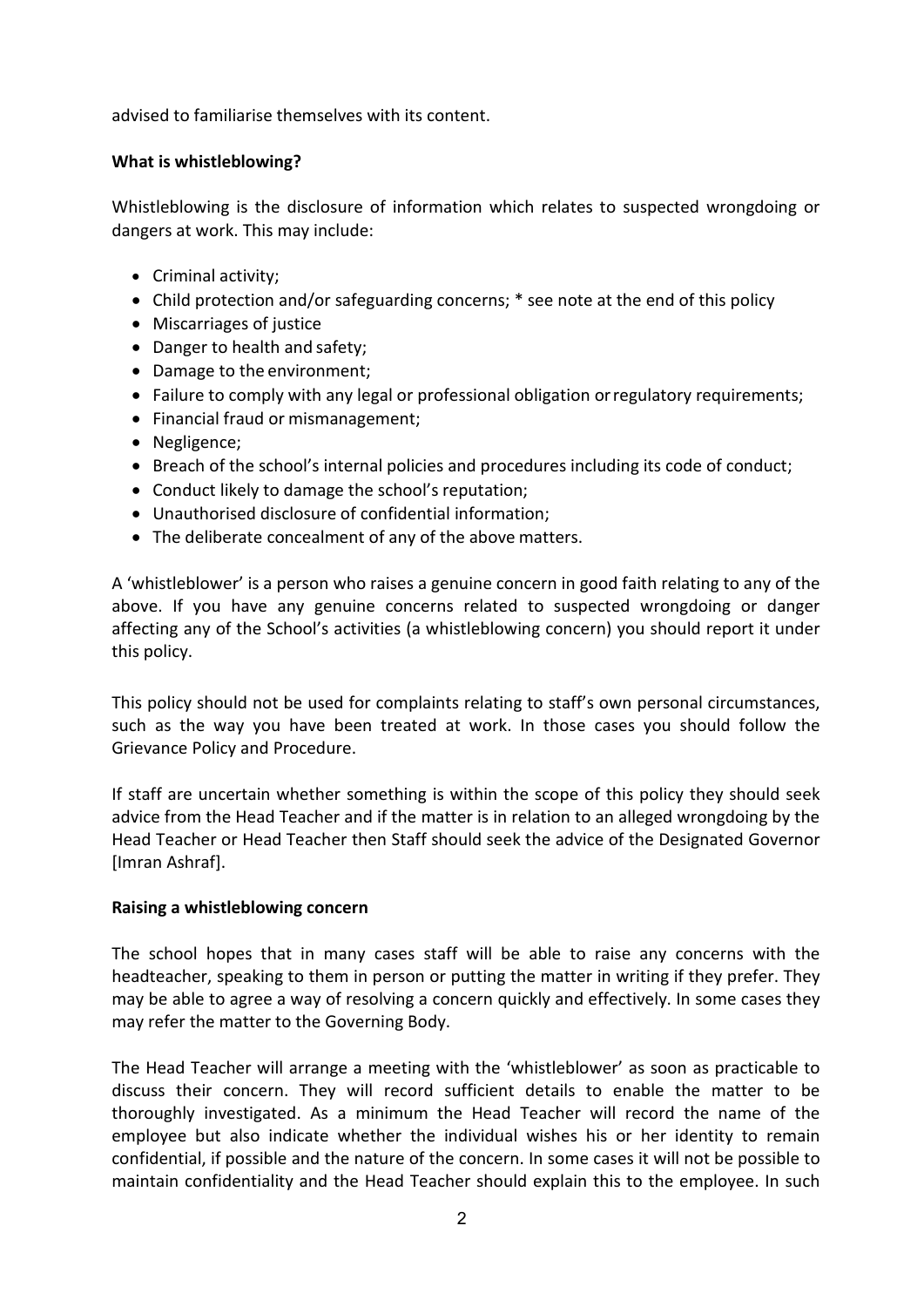instances the employee will have the choice of either withdrawing or agreeing to his/her identity becoming known to enable the concern to be effectively dealt with.

Staff may bring a colleague or trade union representative to any meetings under this policy who must respect the confidentiality of the disclosure and any subsequent investigation.

The School will take notes and produce a written summary of the concern raised and provide the 'whistleblower' with a copy as soon as practicable after the meeting. The School will also aim to give the ''whistleblower'' an indication of how it proposes to deal with the matter.

## *Safeguard Against Reprisal, Harassment and Victimisation*

The Trustees will not tolerate harassment or victimisation of members of staff when matters are raised in accordance with the PIDA provisions. Any member of staff who victimises or harasses a member of staff as a result of their having raised a concern in accordance with the whistleblowing policy will be dealt with under the governing body's staff disciplinary procedures.

#### *Anonymous Allegations*

The school does not encourage staff to make disclosures anonymously. Proper investigation may be more difficult or impossible if the school cannot obtain further information. It is also more difficult to establish whether any allegations are credible and have been made in good faith. 'Whistleblower's who are concerned about possible reprisals if their identity is revealed should come forward to one of the contacts listed above and appropriate measures can then be taken to preserve confidentiality. However, in relation to determining whether an anonymous allegation will be taken forward the, Trustees will take the following factors into account:

- the seriousness of the issue raised
- the credibility of the concern

• the likelihood of confirming the allegation from attributable sources, and obtaining information provided.

# **Confidentiality**

The school hopes that staff will feel able to voice whistleblowing concerns openly under this policy. However, if a member of staff wants to raise his or her concern confidentially, the school will endeavour to keep his or her identity secret in so far as it is possible to do so when following this policy and procedure. If it is necessary for anyone investigating that member of staff's concern to know the 'whistleblower's identity, the school will discuss this with the member of staff first.

If an individual misuses the policy and procedure e.g. by making malicious or repeated unsubstantiated complaints against colleagues this could give rise to action under the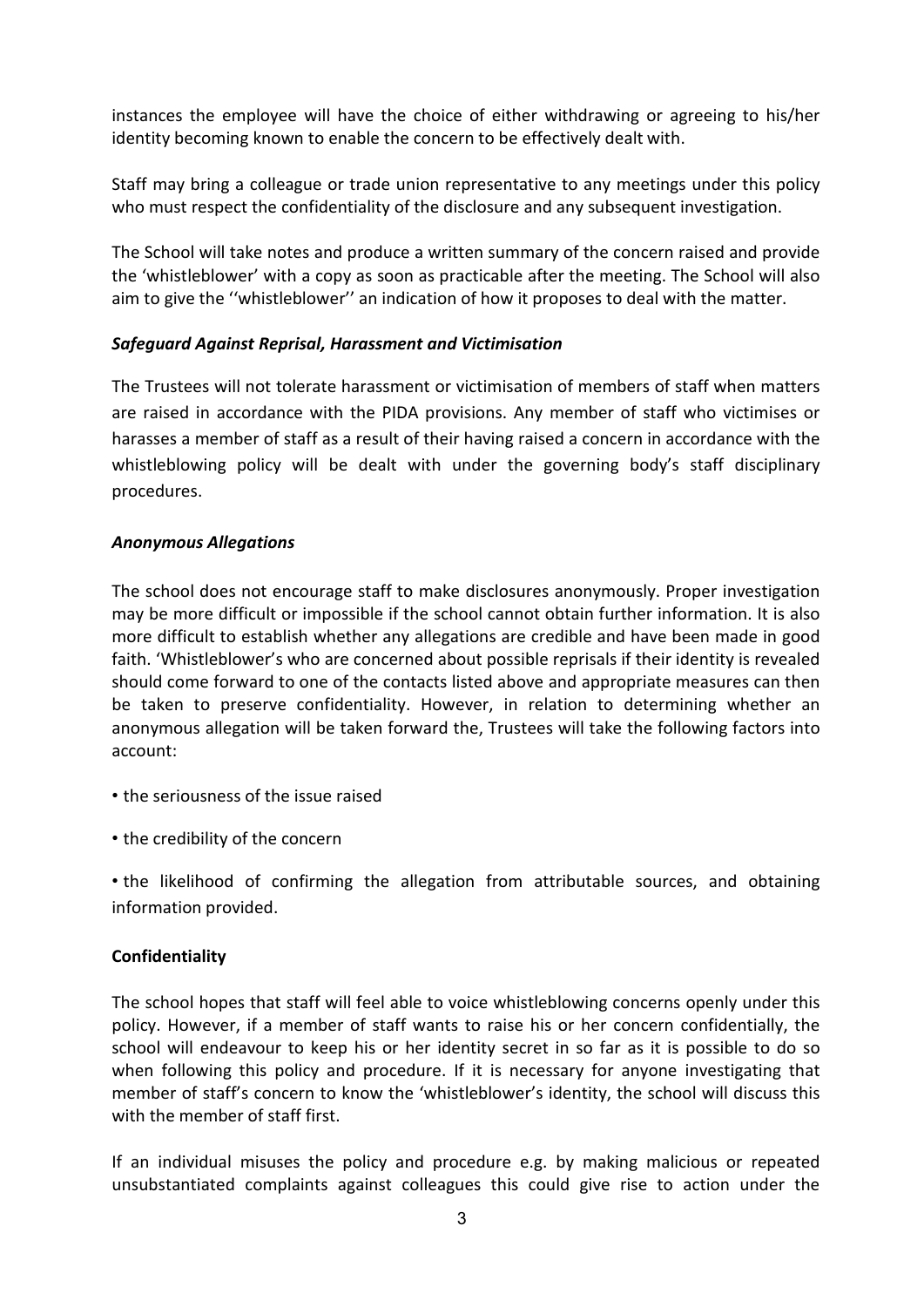School's Disciplinary Procedure. If the Head Teacher knows or has a suspicion that an employee comes into this category then s/he will take advice from the Chairman who will help to determine what action should be taken.

#### **Concerns against Trustees**

If a concern against a Trustee is received then this will be treated in the same way as any other concern. It will receive the same serious consideration. The concern will be raised by the Head Teacher with the Chairman of Trustees who will decide how it should be dealt with.

If the concern is against the Chairman of Trustees then clearly this process cannot be followed. In normal circumstances such a concern would be referred to the Department for Education for action.

## **External disclosures**

The aim of this policy is to provide an internal mechanism for reporting, investigating and remedying any wrongdoing in the workplace. In most cases staff should not find it necessary to alert anyone externally.

The law recognises that in some circumstances it may be appropriate for staff to report their concerns to an external body such as a regulator. It will very rarely if ever be appropriate to alert the media. We strongly encourage you to seek advice before reporting a concern to anyone external. The independent whistleblowing charity, Public Concern at Work, operates a confidential helpline. They also have a list of prescribed regulators for reporting certain types of concern.

Whistleblowing concerns usually relate to the conduct of school staff, but they may sometimes relate to the actions of a third party, such as a service provider. The law allows staff to raise a concern in good faith with a third party, where the member of staff reasonably believes it relates mainly to their actions or something that is legally their responsibility. However, staff are encouraged to report such concerns internally first.

#### **Investigation and outcome**

Once a member of staff has raised a concern, the school will carry out an initial assessment to determine the scope of any investigation. The school will inform the 'whistleblower' of the outcome of its assessment. The member of staff raising the concern may be required to attend additional meetings in order to provide further information.

In most cases a panel of three Trustees will investigate any issue. In rare cases the school may appoint an investigator or team of investigators including staff with relevant experience of investigations or specialist knowledge of the subject matter. The investigator(s) may make recommendations for change to enable the school to minimise the risk of future wrongdoing.

The school will aim to keep the member of staff informed of the progress of the investigation and its likely timescale. However, sometimes the need for confidentiality may prevent the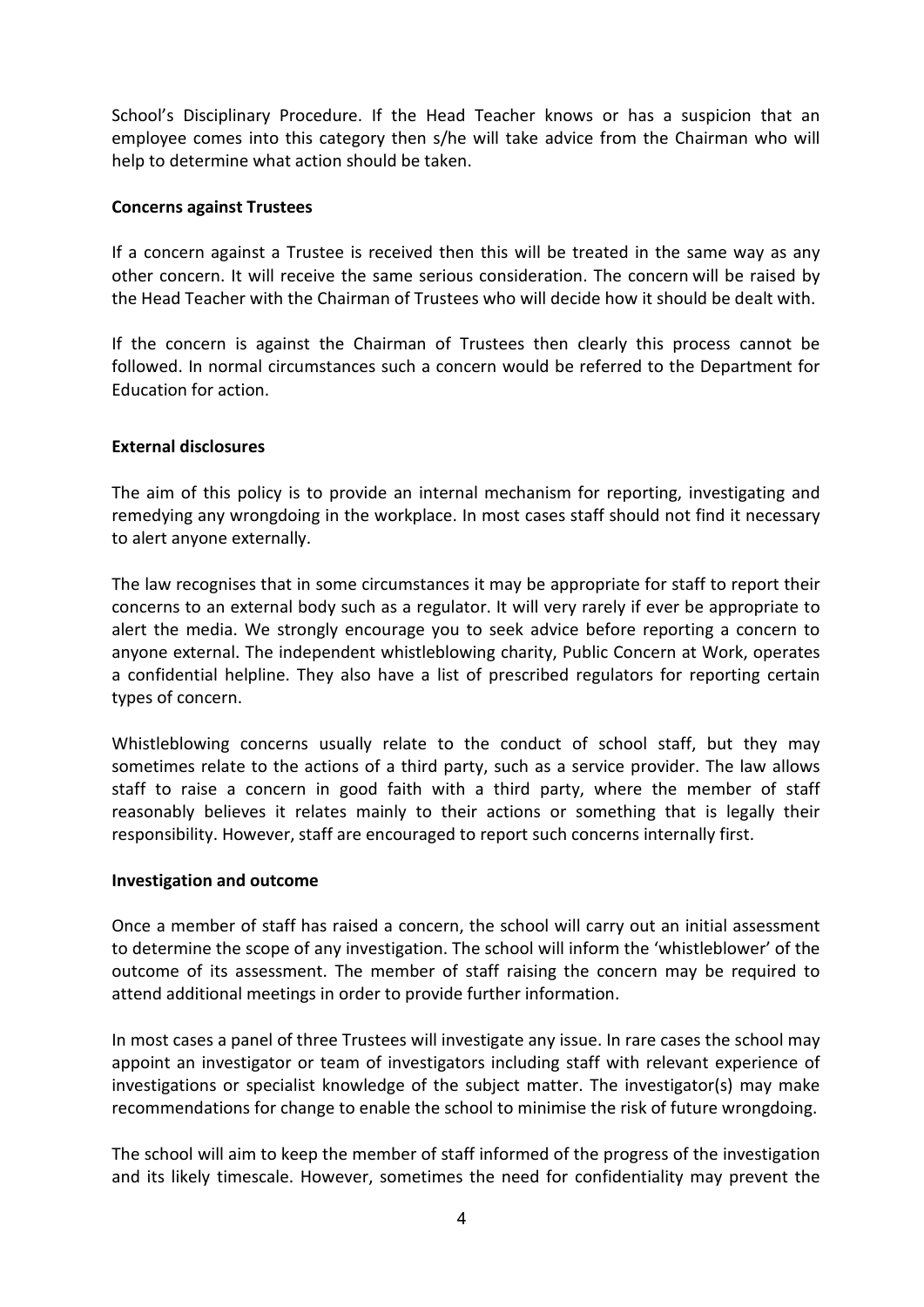school from giving specific details of the investigation or any disciplinary action taken as a result. The member of staff is required to treat any information about the investigation as strictly confidential.

If the school concludes that a 'whistleblower' has made false allegations maliciously, in bad faith or with a view to personal gain, the 'whistleblower' will be subject to disciplinary action under the School's Disciplinary Policy and Procedure.

Whilst the school cannot always guarantee the outcome a particular member of staff is seeking, the school will try to deal with the concern fairly and in an appropriate way. If a member of staff is not happy with the way in which his or her concern has been handled, he or she can raise it with one of the other key contacts outlined above.

There are no rights of appeal against any decisions taken under this procedure. However, an employee or the Head Teacher will have the right to refer any particular case to the Chairman of Trustees for review.

Any member of staff raising a concern under the procedure will be kept informed of progress by the Head Teacher, including, where appropriate, the final outcome. However, in certain circumstances, e.g. where disciplinary action under the School's Disciplinary Procedure has resulted from the concern, it may not be appropriate to provide specific details due to the confidentiality and sensitivity of such matters

The target is to complete the inquiry within 15 working days from the date of the initial written response, although the enquiry may extend beyond this timescale.

# *TAKING THE MATTER FURTHER*

If no action is to be taken and/or you are not satisfied with the way the matter has been dealt with, you can make a complaint under the Trustees' complaints procedure or raise your concerns with other organisations as listed below:

- the local authority
- a relevant professional body or regulatory organisation
- a solicitor
- the Police for concerns of criminal behaviour
- a trade union or professional association
- Public Concern at Work (an independent charity that provides free advice for persons who wish to express concern about fraud and other serious malpractice. [\(www.pcaw.co.uk\)](http://www.pcaw.co.uk/).

#### **Protection and support for 'whistleblowers**

It is understandable that 'whistleblower's are sometimes worried about possible repercussions. The school aims to encourage openness and will support staff who raise genuine concerns in good faith under this policy, even if they turn out to be mistaken.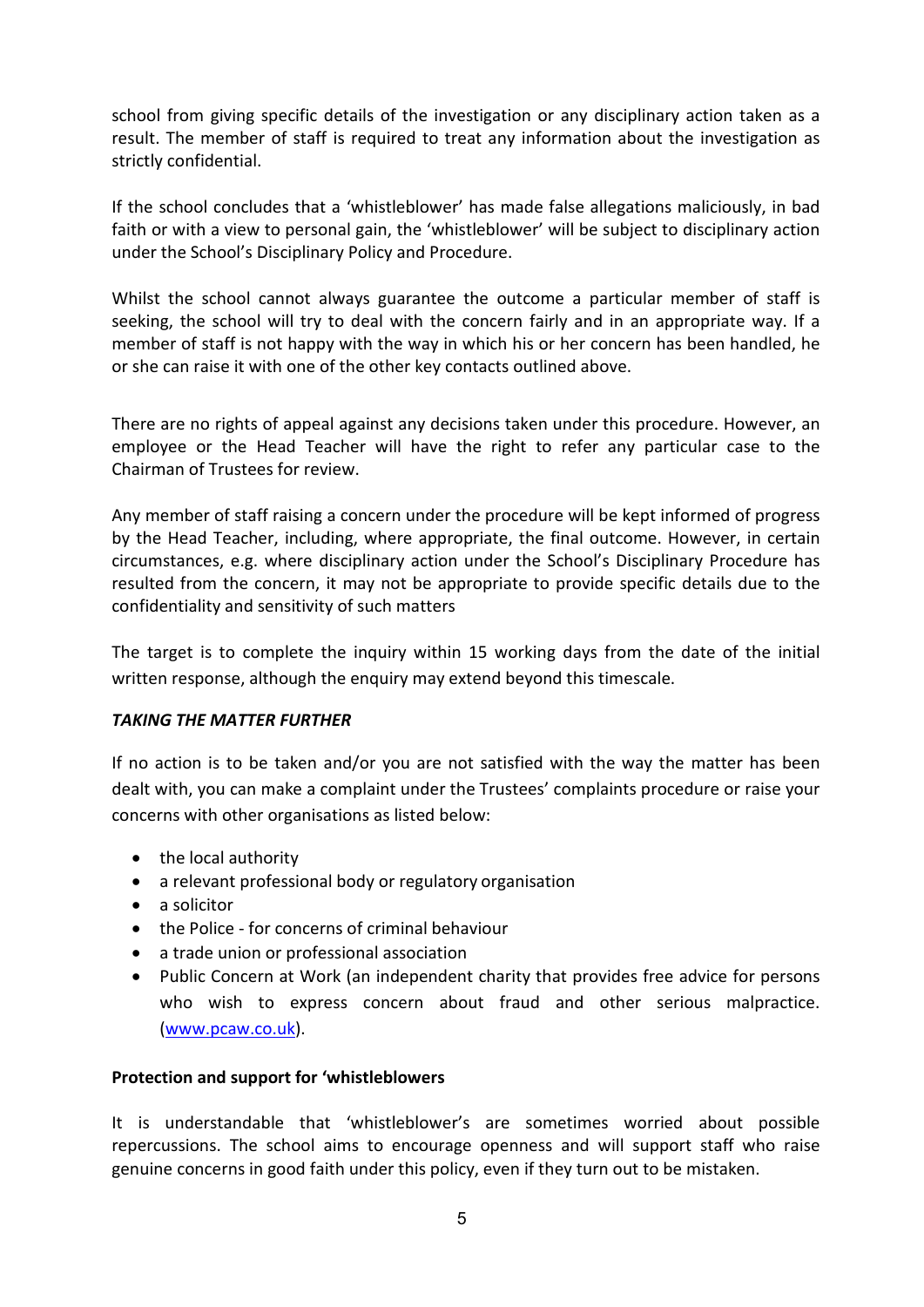Staff must not suffer any detrimental treatment as a result of raising a concern in good faith. Detrimental treatment would include dismissal, disciplinary action, threats or other unfavourable treatment connected with raising a concern. If a member of staff believes that he or she has suffered any such treatment, he or she should inform the Head Teacher immediately. If the matter is not remedied the member of staff should raise it formally using the School's Grievance Policy and Procedure.

Staff must not threaten or retaliate against 'whistleblower's in any way. Anyone involved in such conduct will be subject to disciplinary action.

All staff are responsible for the success of this policy and should ensure that they use it to disclose any suspected danger or wrongdoing. Staff are invited to comment on this policy and suggest ways in which it might be improved. Comments, suggestions and queries should be addressed to the Head Teacher in the first instance.

#### **Safeguarding**

If a member of staff suspects that there is a serious safeguarding issue that they feel that the Head Teacher is not taking seriously or that they believe there is a serious safeguarding issue involving the Head Teacher they should in the first instance contact the Designated Trustee (the chairman).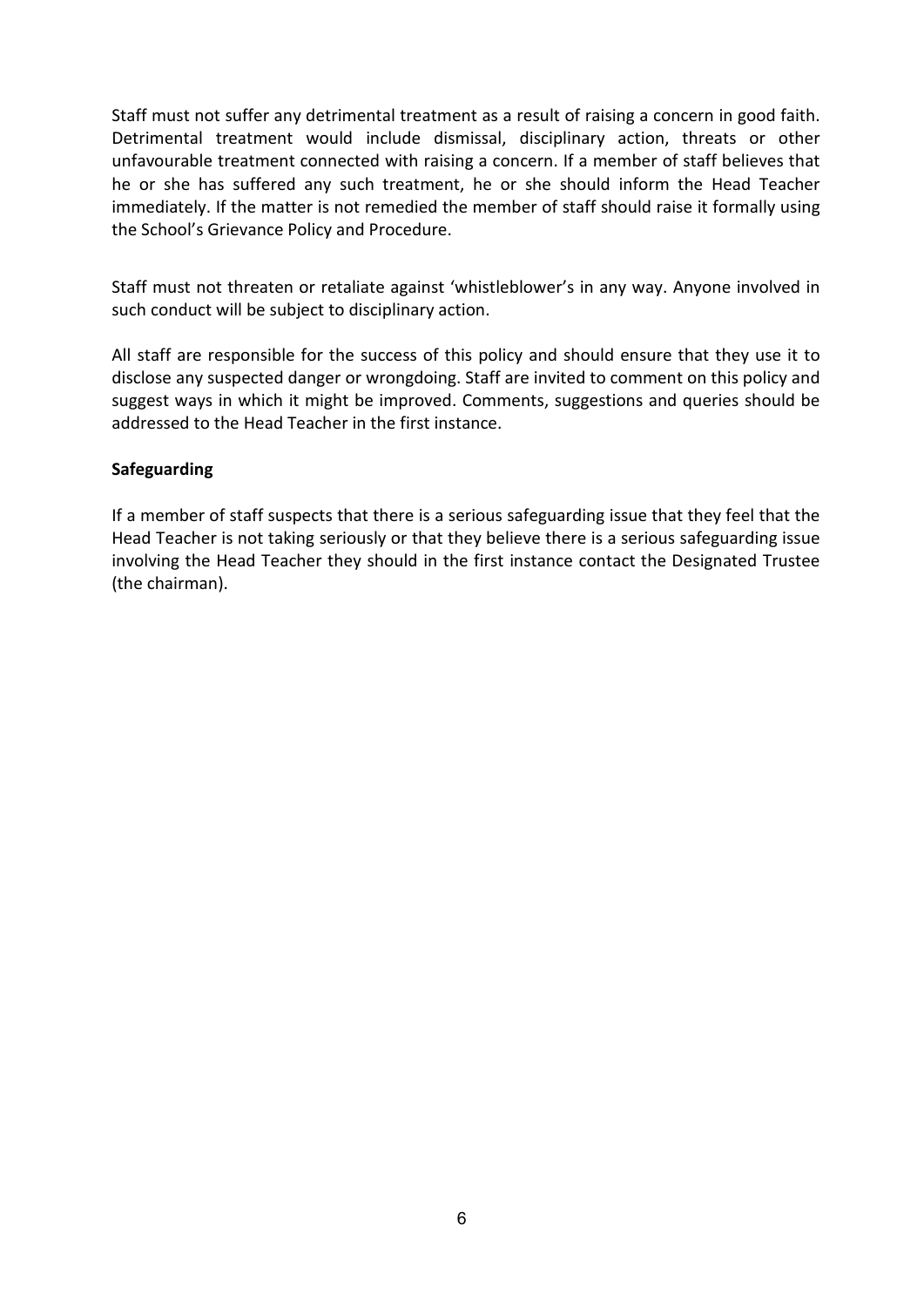# **Appendix 1**

# **Don't think what if I'm wrong – think what if I'm right**

## **Reasons for whistle blowing:**

- Each individual has a responsibility for raising concerns about unacceptable practice or behaviour.
- To prevent the problem worsening or widening.
- To protect or reduce risks to others.
- To prevent becoming implicated yourself.

# **What stops people from whistle blowing:**

- Starting a chain of events which spirals.
- Disrupting the work or project.
- Fear of getting it wrong.
- Fear of repercussions or damaging careers.
- Fear of not being believed.

## **How to raise a concern:**

- You should voice your concerns, suspicions or uneasiness as soon as you feel you can. The earlier a concern is expressed the easier and sooner action can be taken.
- Try to pinpoint exactly what practice is concerning you and why.
- Approach your immediate manager, Head Teacher, or the Designated Safeguarding Lead.
- If your concern is about your immediate manager/Head Teacher, or you feel you need to take it to someone outside the school contact The Local Authority
- Make sure you get a satisfactory response don't let matters rest.
- You should then put your concerns in writing, outlining the background and history, giving names, dates and places where you can.
- A member of staff is not expected to prove the truth of an allegation butwill need to demonstrate sufficient grounds for the concern.

# **What happens next?**

You should be given information on the nature and progress of any enquiries. Your employer has a responsibility to protect you from harassment or victimisation.

No action will be taken against you if the concern proves to be unfounded and was raised in good faith.

Allegations made frivolously, maliciously or for personal gain will be seen in a different light and disciplinary action may be taken.